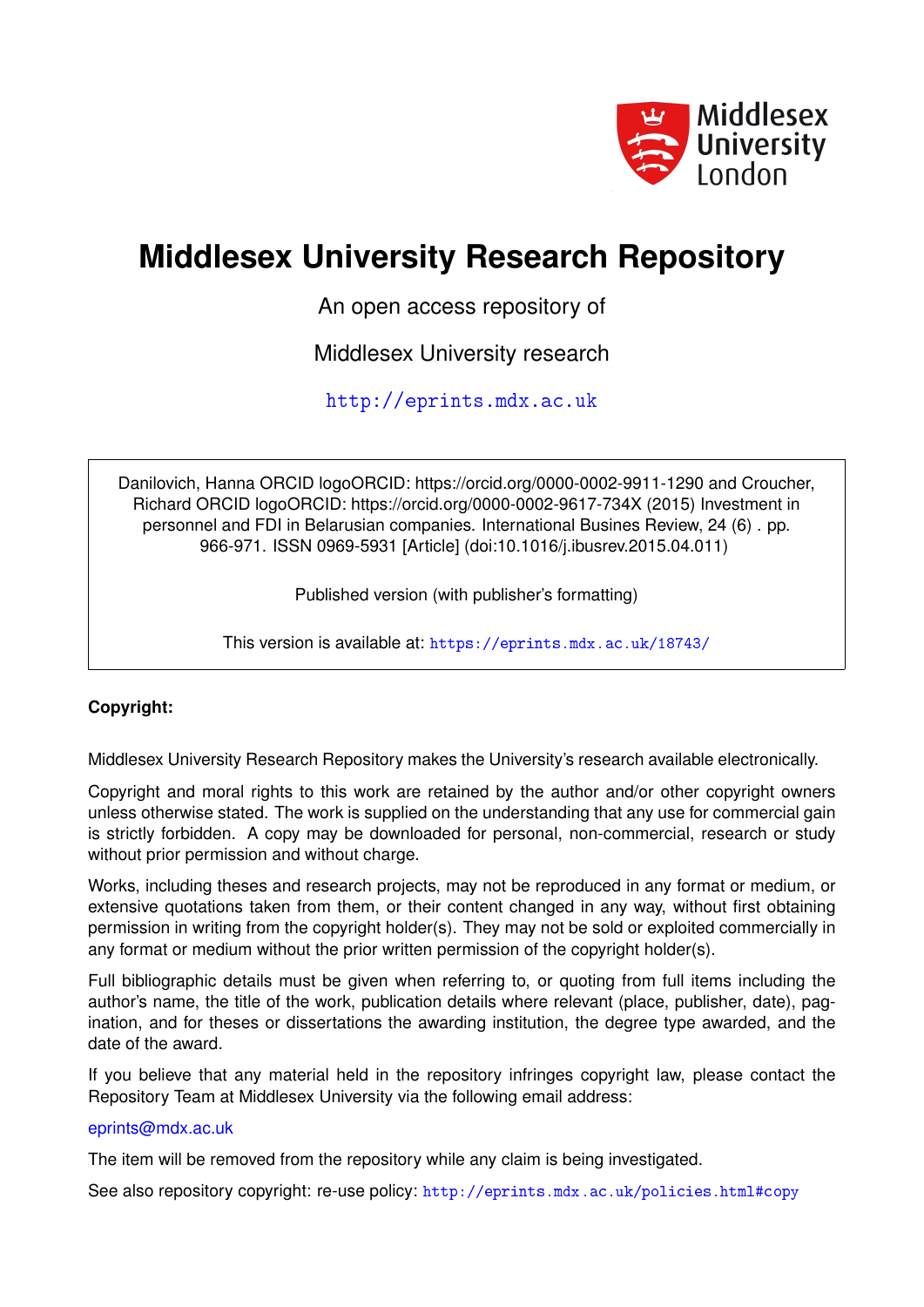

International Business Review

Contents lists available at [ScienceDirect](http://www.sciencedirect.com/science/journal/09695931)

journal homepage: [www.elsevier.com/locate/ibus](www.elsevier.com/locate/ibusrev)rev

# Investment in personnel and FDI in Belarusian companies



## Hanna Danilovich \*, Richard Croucher

Middlesex University Business School, United Kingdom

### A R T I C L E I N F O

Article history: Available online 6 June 2015

Keywords: Belarus Employee training FDI Investment Transition economy

### A B S T R A C T

We examine trends in investment in personnel in Belarussian enterprises and the impact they have on companies' capacity to attract FDI and modernise. Others have argued in favour of the economy's robust fundamentals, using macro-level data. They have suggested that Belarussian industry has attracted considerable FDI, due in part to high investment in human capital. Our findings, based on micro-level data from Belarussian enterprises in 2009–2014, demonstrate that investments in personnel have decreased since the global financial crisis and are suboptimal, reducing industry's capacity to attract and retain FDI. Management has limited ability and inclination to address these problems, due to government pressure. We conclude that the model may be becoming less sustainable as a result. © 2015 The Authors. Published by Elsevier Ltd. This is an open access article under the CC BY-NC-ND license (<http://creativecommons.org/licenses/by-nc-nd/4.0/>).

### 1. Introduction

Belarus presents a specific developmental model on the transitional periphery because of its rejection of neo-liberal ideas and policy of maintaining jobs. We examine developments in investment at enterprise level which indicate that the model's long-term sustainability is questionable. Government attempts to maintain a recognisably Soviet model have been documented ([Danilovich](#page-6-0) & Croucher, 2011). Belarus has a very low level of privatized industry, the state is involved in many commercial transactions, private property rights are only weakly protected, very high levels of government control exist over investment and finance, and corruption is widespread (Pastore & [Verashchagina,](#page-6-0) [2006\)](#page-6-0). Regulation is more arbitrary and unpredictable than in neighbouring Ukraine, since President Lukashenko rules by decree. Nonetheless, until the world financial crisis hit state finances, Belarus had a degree of success in comparison to its neighbour Ukraine even before Eastern Ukraine became a war zone. It has preserved a substantial industrial base and a solid educational system. Its average nominal wage in 2013 was \$564.2 (compared to \$408.5 in Ukraine and \$291.9 in Moldova). Belarus has the lowest percentage of people below the poverty line when compared with Ukraine and Moldova (5.5%, 9.1% and 16.6% respectively, data for 2012, National Statistical [Committee](#page-6-0) of the [Republic](#page-6-0) of Belarus, 2014a: 66–72). Russia remains a major and

\* Corresponding author. E-mail address: [h.danilovich@mdx.ac.uk](mailto:h.danilovich@mdx.ac.uk) (H. Danilovich). supportive trading partner. Recently Belarus joined the Eurasian Economic Union formed by Russia and Kazakhstan, seeking to extend long-standing economic cooperation [\(Blockmans](#page-6-0) & Kos[tanyan,](#page-6-0) 2012).

The state's major role in the economy has consequences for Foreign Direct Investment (FDI). Industry and agriculture remain heavily subsidized, $1$  partially in order to maintain employment (0.6% unemployment in 2013 according to the Belarussian Statistical Committee). The overwhelming majority of large- and medium-sized companies are controlled by the state either through direct ownership or shareholding, with government shares reaching 99% in some companies. Private enterprises are concentrated mostly in trade and services and contribute approximately 25% of GDP ([Lavrinkevich,](#page-6-0) 2014). Companies pursue the government's goal of the 'social state' by preserving jobs. The government pushes companies to attract FDI but also imposes certain social conditions, such as the compulsory involvement in negotiations of the kontcern, a state industrial conglomerate, which controls FDI inflow and investment conditions. This system appears relatively unattractive to foreign investors. In 2013 the overall inflow of FDI into former Soviet economies increased by 28% compared to 2012 (from \$80.65 mln to \$103.24 mln). Belarus's share in the total amount was modest (\$1.46 mln in 2012 and \$2.23 mln in 2013), with the total value of

<http://dx.doi.org/10.1016/j.ibusrev.2015.04.011>

 $1$  The government recently announced cuts in direct subsidies for the majority of enterprises. Direct money injections will now be replaced by preferential access to markets, increased export protectionism and intensified import substitution to reduce the enormous stock of finished products.

<sup>0969-5931/@ 2015</sup> The Authors. Published by Elsevier Ltd. This is an open access article under the CC BY-NC-ND license ([http://creativecommons.org/licenses/by-nc-nd/](http://creativecommons.org/licenses/by-nc-nd/4.0/) [4.0/](http://creativecommons.org/licenses/by-nc-nd/4.0/)).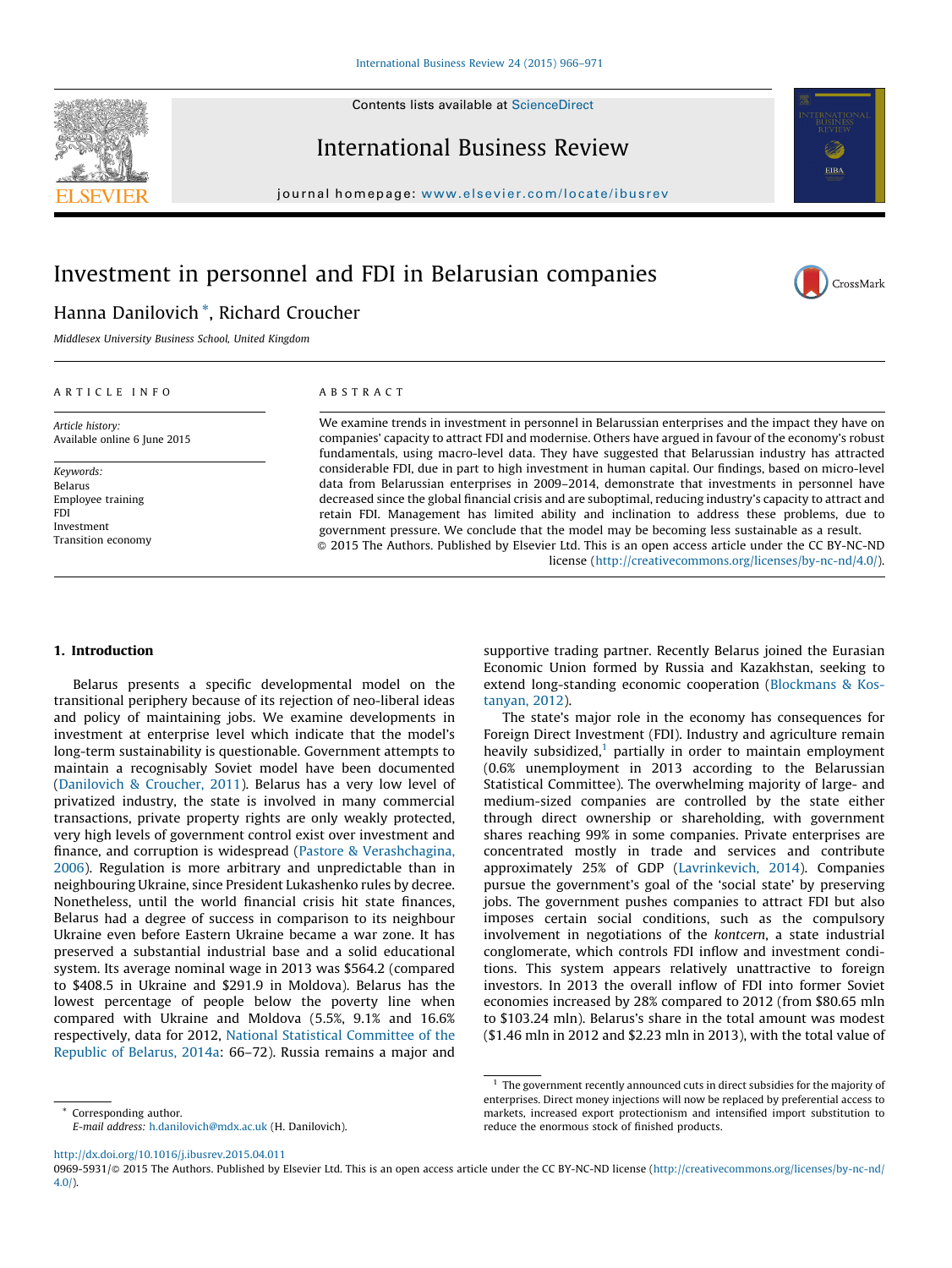Greenfield projects falling from \$787 mln to \$581 mln. ([UNCTAD,](#page-6-0) [2014:](#page-6-0) 208, 221). FDI in Brownfield projects came mostly in the form of reinvested profit from joint ventures, with the total value of cross-border mergers and acquisitions (M&As) reaching just \$13 mln in 2013 [\(UNCTAD,](#page-6-0) 2014: 218). Ever-decreasing state subsidies, no longer sustainable at their previous levels since the global financial crisis, remained as the main funding channel, putting many companies on the brink of bankruptcy.

Two principal schools of interpretation of the country's position exist. The first is a group of researchers which argues for the country's positive macro performance in relation to Ukraine and Russia and assert its underlying resilience [\(Ioffe](#page-6-0) & [Yarashevich,](#page-6-0) 2011). National statistics are deployed to support these arguments, including inter alia figures suggesting that high levels of human capital development are present. The largest single corpus of writing on the Belarussian economy comprises works from this optimistic school, contending that the economy's fundamentals are robust(see e.g., [Rudenkov,](#page-6-0) 2003; Shimov, 2009; Dorina, 2005; [Nikitenko,](#page-6-0) 2008). Optimistic authors draw extensively on official macro-economic statistics on total FDI inflows. However, most of this 'FDI' comprises loans from foreign partners and reinvested profit [\(Manenok,](#page-6-0) 2013). Belarussian 'optimistic' scholars have been supported by a recent positive reference made en passant by Lin [\(2012:](#page-6-0) 190) regarding the country's gradual approach to change. Having abandoned an earlier argument that convergence with Western coordinated market economies was occurring [\(Rudenkov,](#page-6-0) 2003; Dorina, 2005), they vigorously defend the state's central role in the economy. These researchers claim that Belarus has been implementing an innovation-driven, personnel-focused solution to attracting FDI and surviving the global crisis (Myasnikovich, 2011; [Shmarlovskaya](#page-6-0) & Petrushkevich, [2012\)](#page-6-0).

A second group is more critical and on occasions pessimistic. It has been argued that the country is subject to an extreme form of [Burawoy's](#page-6-0) (2001) 'involutionary retroregression' or the tendency for certain post-Soviet regimes to evolve in a backward sense due to increasing rather than decreasing state intervention. It has been suggested that Belarus is today more economically state-dominated and politically repressive than pre-1989 [\(Danilovich](#page-6-0) & [Croucher,](#page-6-0) 2011). Such researchers emphasise that from the mid-1990s, foreign competition began to bite and could not be dealt with by price controls (Pastore & [Verashchagina,](#page-6-0) 2006). A contribution from the 'new institutionalist' perspective also suggests a subtly critical view, suggesting that the country is moving towards 'state capitalism'; external pressures from international sources are recognised and the lack of reference to intermediate institutions such as trade unions to invest in training are evident [\(Korosteleva,](#page-6-0) 2007). Others argue that the financial crisis has hit the indebted Belarussian state hard, increasing its indebtedness, and that the Eurasian Economic Union offers few prospects for it since its main purpose is to support Russia's foreign relations (Blockmans & [Kostanyan,](#page-6-0) 2012).

In the context of this broad debate, we examine training at enterprise level and the link between this and FDI, suggesting a connection between decreasing intra-firm investment in personnel training and low levels of FDI attraction and retention. We argue that underutilisation of human capital negatively affects knowledge creation and technology adoption. We begin by deriving research questions from various literatures. Next, our methodology is explained, together with context-specific difficulties. Our core section discusses the findings from an empirical study of personnel management practices and provides statistical evidence of its dynamics. We then examine perceptions of development opportunities and finish with an analysis of the resulting changes in labour productivity and impact on FDI. We conclude by identifying our contribution.

#### 2. Research questions

Comparable transition economies which may represent viable alternative locations for FDI have seen increasing volumes of training in workplaces and demonstrated a tendency for enterprises to take a more strategic approach to it (for Kazakhstan, see Minbaeva, Hutchings, & [Thompson,](#page-6-0) 2007). In some cases considerable increases have been claimed in employees trained in-house. Data from the Russian National Statistical Committee show that the total number of employees receiving training increased from 0.77 million people in 1995–1996 to 4.996 million in 2010. (Russian Federal [Statistical](#page-6-0) Service, 2005, 2011) The most noticeable trend has been the increased share of skilled workers without higher education among those trained. In-house training directed at this category of worker jumped from approximately 5.1% in 1995–1996 to 40.7% in 2010. 83.6% of skilled workers were trained in-house, showing that Russian enterprises are addressing previous problems: limited finance, a shortage of skilled trainers/ mentors and the persistence of the Soviet company culture based on information hoarding and secrecy even between departments of the same enterprise (see, e.g., [Soltitskaya](#page-6-0) & Andreeva, 2007; [Tan](#page-6-0) et al., 2007; Tsuhlo, Lazareva, & [Denisova,](#page-6-0) 2006). These official statistics are confirmed in their broad outlines by non-official sources. A comprehensive enterprise survey conducted in Russia in 2011 by the Sberbank<sup>2</sup> Centre for [Macroeconomic](#page-6-0) Studies found that 35% of the respondent companies had increased their investments in personnel training since the 2008–2009 crisis compared to 17% in 2000–2008 (Ivanova & [Kamenskih,](#page-6-0) 2011: 7, 18). Management training increased.

A broadly comparable upward trend was in evidence in Ukraine prior to the crisis in relations with Russia and subsequent war. Workforce training in Ukraine in 2011 was predominantly conducted in-house (175.6 thousand people) as opposed to external training (54.4 thousand people). The total number of employees who received training in 2011 was 230.0 thousand people, a drop in comparison to the pre-crisis year 2008 when the total number of workers trained was 290.1 thousand people, but an improvement compared to the crisis year 2009 when the total number of trainees was 209.3 thousand people (, State [Statistics](#page-6-0) Service of [Ukraine,](#page-6-0) 2008, 2009, 2011). There is nothing to indicate in either the Russian or Ukrainian statistics that training is other than directly production-related as opposed to health and safety related as in Belarus (see below).

Internationally high levels of investment in Belarussian human capital are cited by some authors (e.g. Ioffe & [Yarashevich,](#page-6-0) 2011) as a result of the high number of years of schooling, which places the country, along with other post-Soviet countries, at high positions in international league tables for human capital development (UNDP [Human](#page-6-0) Capital Report, 2011). There is therefore a sound base for further development of human capital during working lives (Malamud & [Pop-Eleches,](#page-6-0) 2008). The question is how much further vocational education and training is in place. We must also consider management and worker perceptions of training and its value. Outside of state requirements for certain very specific types of training, there is no obvious institutional pressure for increased training. Attitudes therefore become proportionately more important. In Russia, it appears that these have shifted towards emphasising the importance of workplace training, but the Belarussian situation is unclear.

In summary, two interim conclusions inform our research questions. First, comparable transition economies claim to have improved the volume of production-related training aimed at managers and skilled employees and there is some external corroboration of these claims. Second, there are no equivalent

<sup>2</sup> Russian Savings Bank, one of the largest banks in Russia.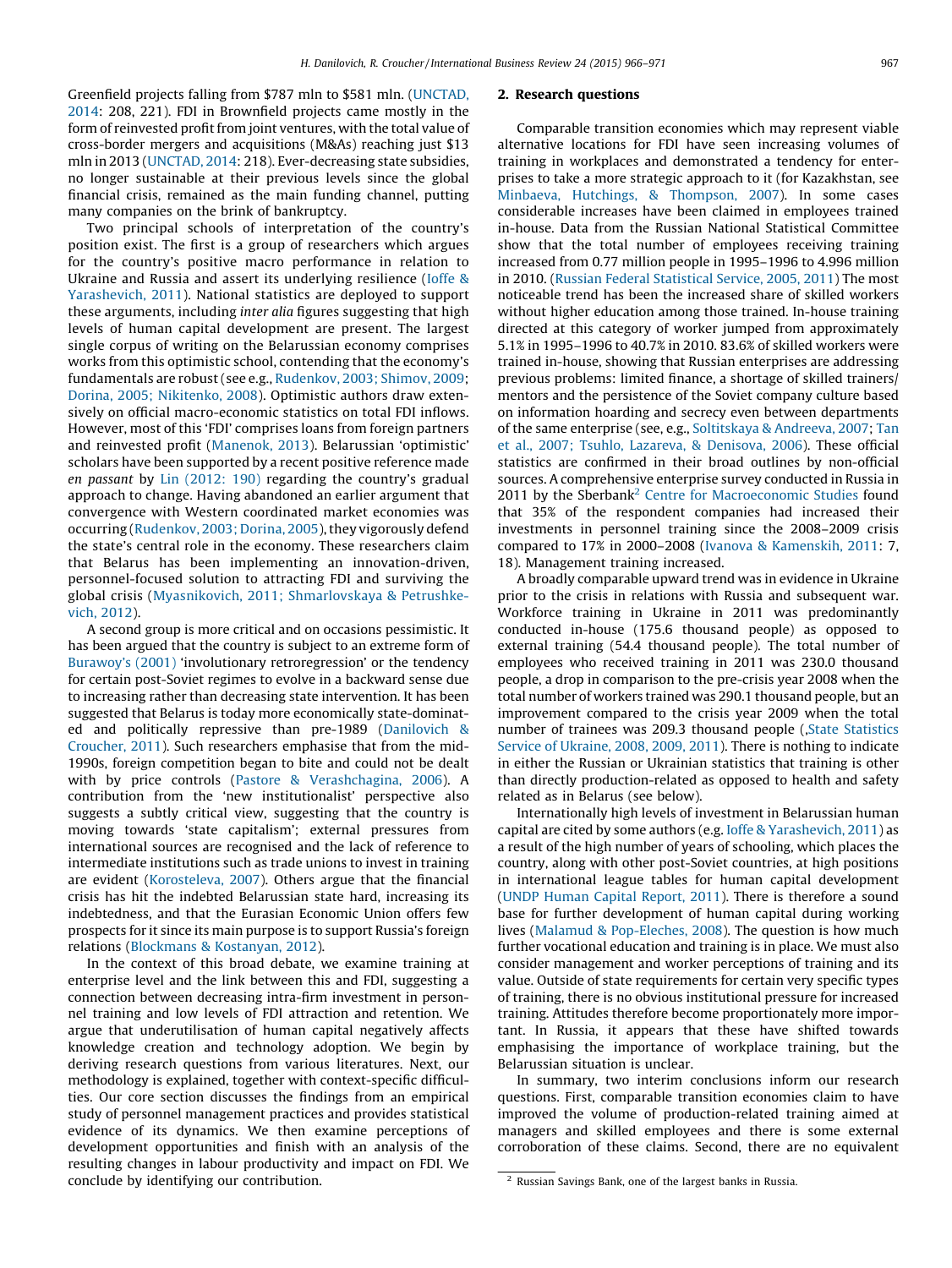national statistics for Belarus to permit comparison and what is happening at enterprise level remains terra incognita. Thus, our research questions are:

- How has the nature and volume of enterprise investments in training evolved?
- What are managerial and employee perceptions of training and its value?
- What FDI-related outcomes arise?

#### 3. Method

Belarus is one of the most problematic research environments in the world. Even those sympathetic to its government enumerate numerous potential problems (e.g., Mandel, 2004: [213–222](#page-6-0))). One difficulty is the country's general socio-economic environment: the overwhelming majority of Belarussian enterprises are (explicitly or implicitly) state-owned, with directors appointed by the state.<sup>3</sup> The system of 'ideological control' in enterprises has grown much stronger [\(Danilovich](#page-6-0) & Croucher, 2011). Senior management is frequently unwilling to allow social or economic research. Even where managers decide to cooperate, it is difficult to elicit answers to direct questions in questionnaires and interviews since researchers are regarded as accountable either to the enterprise director or state institutions. Other problems include the limited availability of labour market data, and the total absence of information on government institutional control at enterprise level. We therefore gathered data from informal interviews with individual workers conducted outside factories.<sup>4</sup> To collect data at enterprises, two different permissions were sought and eventually obtained: one from the government (via a request sent to the Ministry of Foreign Affairs) and another from the Regional Executive Committee. The sample included nine large- and medium-sized companies in the Mogilev region. Seven of these are quasi-privatised (formally privatised but with a government share of up to 99%) and two are state-owned. Enterprises of various sizes and types were chosen. All had a human resources, or personnel, department and trade unions.

Company data including figures for FDI dynamics, expenditure on training (measured as percentage of total labour costs), level of training (measured as the hours of training received), wage dynamics, productivity change and career progression for trained and untrained personnel were analysed. The data were separated for white-collar and blue-collar managerial and non-managerial staff, by educational background and level of job tenure. Questionnaires were developed to cover as many labour management issues as possible while avoiding 'sensitive' issues; a specific version was developed for use with workers with relatively low levels of education. After the second, simpler questionnaire was introduced, response rates increased from 35% to 65.9% (2100 questionnaires were distributed, 1384 returned). As almost all questions were answered, the amount of missing data was low and almost entirely concerned responses that might help reveal respondents' identities. The problems were mitigated by having a native Russian speaker carrying out the fieldwork, a researcher who could be seen, in the words of a manager, as 'someone who belongs with them and is thus capable of reading between the lines'. A high response rate was also partially due to the use of 'gatekeepers' (in this case personnel inspectors) in their distribution

and collection. Questionnaires were distributed among white-collar and blue-collar non-managerial staff with different educational backgrounds and various lengths of job tenure.

18 interviews were conducted, 9 with personnel inspectors and 9 with labour planning managers. Belarussian managers engage more readily with direct, structured questions. Once interviews started respondents became more relaxed and started talking more freely, discussing issues deliberately left unmentioned by the researchers. Predetermined questions were asked seeking their view of labour management processes at their enterprises, employees' human capital, research and development (R&D) policies and the external and internal institutional environments. Between three and five management interviews were conducted per enterprise, depending on its size. All interviews were conducted person-to-person; people refused to talk on the telephone ('You never know who is talking to you and, more importantly, who is listening', as one manager said).

#### 4. Findings

#### 4.1. The evolution of enterprise investments in training

Training and development are much less regulated than remuneration or dismissal. Training provision for the employed workforce has been left, for the most part, in the hands of enterprise management, with governmental and presidential structures controlling only the fulfilment of minimal requirements. This has recently resulted in state-controlled companies shrinking their training budgets to minimal levels and private companies abandoning training altogether, to cut costs. The largest fall, unsurprisingly, took place in the last five years when the economy was hit by the global crisis (Table 1).

In our nine companies, employees in managerial and highly skilled technical roles were the main recipients of work-related training, a pattern similar to that reported for Western companies (Blundell, Dearden, & Meghir, 1996; [O'Mahony,](#page-6-0) 2012). Most training received by blue-collar respondents was legally required health and safety training only. 86.2% of respondents received health and safety-related training at least once in the last five years. Of these, 33% received it more than once. According to personnel inspectors, their main concern is to make employees aware of health and safety regulations as failure to do so may result in lawsuits. Only 31% of highly educated specialists and 2.2% of workers without higher education reported that they had been sent to production-related courses, paid by their employers, in the last five years. 83% of highly educated employees reported that they received all their training (including training in production and job-related matters) entirely by paying for it themselves.

Personnel managers admitted that the only help they are legally obliged to give is to provide with the necessary number of days off work during exam periods (twice a year) after receiving signed confirmation from the educational establishment. Thus, the only guaranteed benefit an employee is entitled to by law is the extension to their annual leave by the number of days spent in training (Article 151 of the Labour Code). The enterprise is not

#### Table 1

Average company expenditure on training, 1996–2013 (per cent of total labour costs).

| Company type                               | Period            |                   |                               |  |  |  |
|--------------------------------------------|-------------------|-------------------|-------------------------------|--|--|--|
|                                            | 1996-2001         | 2002-2007         | 2008-2013                     |  |  |  |
| State-owned<br>Quasi-privatised<br>Private | 3.7<br>4.2<br>1.8 | 5.2<br>7.9<br>1.4 | 2.2<br>2.8<br>0 <sup>2a</sup> |  |  |  |

Source: Authors' calculations based on company data. a Data based on one company.

<sup>&</sup>lt;sup>3</sup> The appointment of each director has to be personally approved by the President.

<sup>&</sup>lt;sup>4</sup> Workers refused to talk within their work environment because they feared persecution from management. Therefore, interviews occurred at private apartments.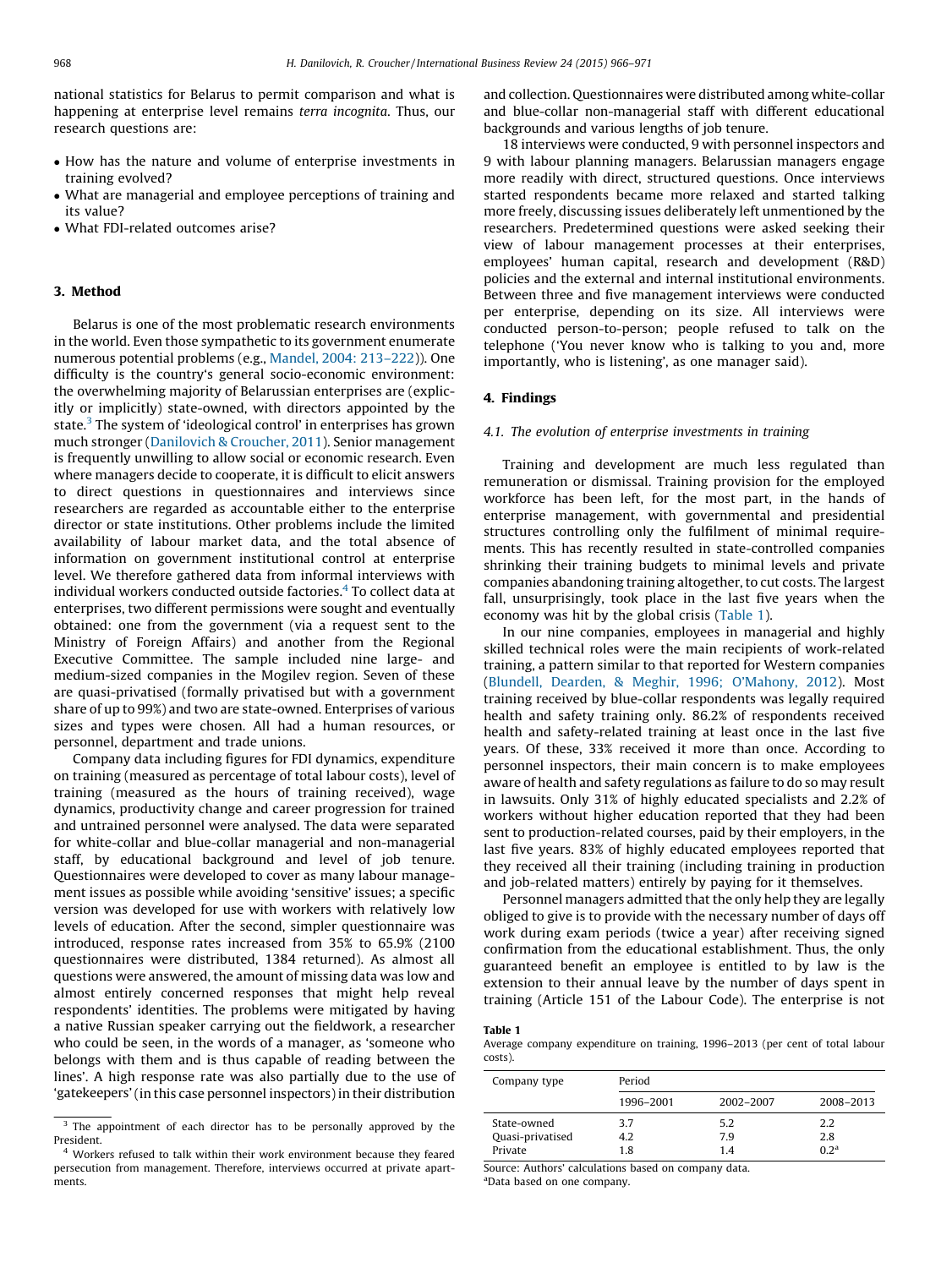legally obliged to pay the wage premium or any other bonuses or benefits for these days, unless such a requirement is specified in the collective agreement (these did not exist in the establishments surveyed) or if the person is sent to receive the professional or the first higher educational qualification by the enterprise (Articles 214–216 of the Labour Code). In the latter case, an employee is legally entitled to receive 50% of the tariff part of their wage<sup>5</sup> during the total length of study for full-time degree courses or a full tariff wage for short courses. Organizations, however, find numerous ways to deprive workers of this right. 61% of whitecollar and 91% of blue-collar workers reported that they were warned of the possibility of termination of their contracts when they mentioned their desire to undertake full-time studies. 'Haven't they taught you anything at the university? Your diploma says you are a specialist, so go on, work', one of the interviewees, a textile technology engineer was told by his manager.

91% of personnel managers admitted that companies do not specify the provision of study/training packages in employment contracts and do not set individual development goals even for key employees. Workers on fixed-term contracts are dismissed towards the end of their contracts and then re-hired to avoid any statutory requirement for training. This sometimes requires a new job title at the same grade and pay rate. Where this cannot be done, the employee may be trained, though in this case a personnel inspector commonly assigns him or her to a training programme at the last minute to save money, suggesting a financial motive for restricting training. As one labour planning manager said: 'If I start sending everyone to courses and workshops, the factory will either go bankrupt or, more likely, I will be fired. If it is absolutely necessary to train then I will send the smartest, he will then return and teach everyone else, so that, as they say, the wolves are fed and the sheep are alive'. Thus, a clear distinction can be made between formal training received by the selected few and informal training received by many. The latter is provided in the form of mentoring when the recipients of formal training pass on knowledge to the rest of the working collective. This was found to be a common money saving method of training for UK companies during the crisis ([Felstead,](#page-6-0) Green, & Jewson, 2012). There is a clear risk of messages becoming diluted as they are passed on in abbreviated form.

The HR manager of the state medical organisation, interviewed separately two years after the first round of the main study was conducted, confirmed widespread use of the training practice whereby only one person, usually the head of the department, is formally trained if a particular need arises (installation of new equipment, new vaccine, etc.) while the rest receive no formal training and are either taught by the person who attended formal training or simply read the instructions. This does not lead to any changes in wages or tariff grades for those concerned. Indeed, even the small potential for attending directly production-related training to raise earnings may be one reason for managers avoiding providing workers with such training. Training provided by the enterprise normally has very little effect on earnings, being either a formality that must be fulfilled for legal reasons or the only way for employees to keep their jobs. Some categories of employees, such as accountants, personnel department specialists or company lawyers, may not receive company paid training at all if top management decides that they do not need it. As one interviewee, a senior personnel inspector, reported: 'the deputy director said: you do not need training, this costs money, you know everything yourself, and if you don't know, look in the journals'. Training is also used as a disciplinary tool. One HR manager admitted to an informal practice at her enterprise. If senior management wished to dismiss an employee whilst avoiding legal action against them, they stopped sending them to formal training. Since the employee would have broken the terms of their contract, they could then be faced with the choice of either leaving 'by mutual consent' or with dismissal for failing to fulfil their obligation (Labour Code Article 42, paragraph 2).

A justification often given by managers is the large number of unemployed people seeking work (contrary to official statistics showing unemployment at 0.4% in 2011 (Koettl, Oval, & [Santos,](#page-6-0) [2011\)](#page-6-0) a figure increased to 0.5% in 2013 (National [Statistical](#page-6-0) [Committee](#page-6-0) of the Republic of Belarus, 2014b). As all our respondent HR managers agreed, it is easier to get a new worker than to train an existing one. As some of them put it: 'there are so many people with good workers' qualifications out in the street that it is cheaper just to get one from the job centre or elsewhere than waste my time and the head of the department's time developing all those study programs, timetables and other stuff just to tick the box'; 'If I need a carpenter or a plumber to fill a vacancy, all I need to do is to whistle and I will have a queue'. As they admitted, the easiest way to fulfil legal requirements is to assign a higher razryad (work grade) on the basis of the length of job tenure (after an exam which is a pure formality) $<sup>6</sup>$  which</sup> involves a minor increase in wage (the size of increase is specified by the Tariff and Qualification Reference Book) which is cheaper than providing training. One of the labour planning managers justified the practice: 'Look, if the man is in his job for ten years, he knows it anyway, so this is better for everyone: we are within the boundaries of the law, and people don't have to travel anywhere in the middle of the year. Everyone is at their place, everyone is happy, no one complains, there is peace and quiet'. Nevertheless, and despite the supply of workless people, a lack of specific training was also admitted to be an issue in terms of up-skilling existing workers with company-specific skills. Moreover, investments in existing personnel encourage reciprocal investments from the personnel themselves. Solutions based on hiring unemployed individuals are therefore only partial.

#### 4.2. Perceptions of training and its benefits

Minimal training opportunities mean poor career prospects for most employees, unless they have connections. Some personnel managers denied this, referring to the government requirements. One, from a large textile enterprise, argued that their enterprise cares greatly about employees' chances to enhance their training and career opportunities. According to her, the enterprise has regular career checks and monitoring for every employee group to find 'the best and the brightest', who receive full support from senior management. As an example she told the story of a young woman who won the enterprise's young talent competition for whom the enterprise pays for a postgraduate degree in order to keep her working for it afterwards. However, when asked about the young woman's other connections to the enterprise, she admitted that the woman's parents both work as managers (one as a senior manager) at the same enterprise. As the manager put it, they form a 'labour dynasty' which, in her words, 'shows that there is the potential for growth for the whole family, and this is, actually, not bad at all, shows others what they and their families can achieve when they give their working lives to the enterprise'. The personnel inspector of a health organisation told a story of a chief accountant who managed first to 'squeeze in' her daughter's best

<sup>&</sup>lt;sup>5</sup> Those studying do not keep any benefits, bonuses or wage premiums.

 $6$  The practice is formally allowed by the Statute on Continuous Professional Training of Workers (and Employees) of the Council of Ministers of the Republic of Belarus No. 599, (15.05.2007) and the Statute on the Process of the Certification of Personnel Trained in Worker Specialties under Continuous Training at Work and being Awarded Qualifications passed by the Ministry of Education of the Republic of Belarus No. 494 (13.08.1998).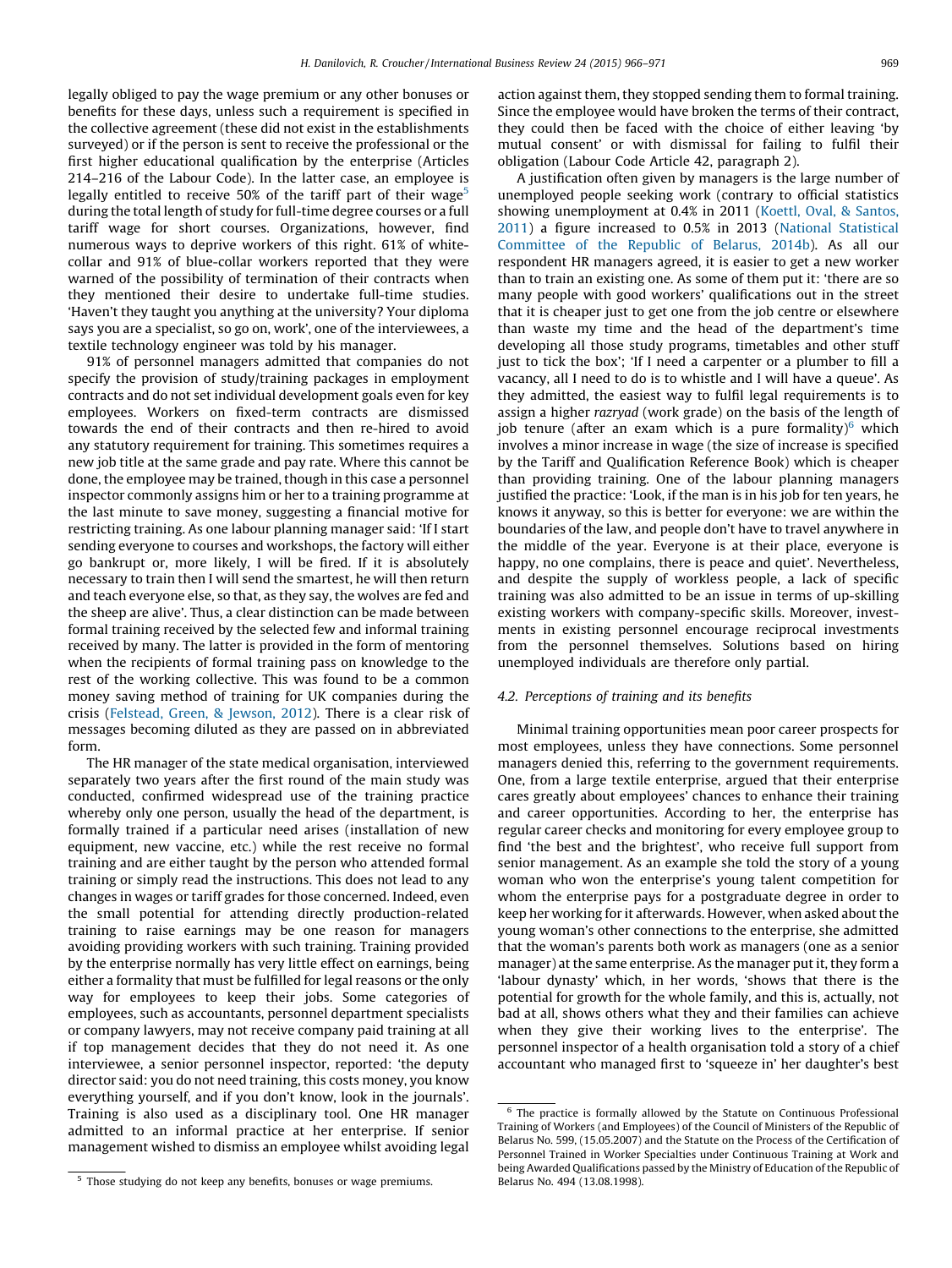#### Table 2

Employee perception of their potential wage growth and career progression as a result of received training at state-owned and quasi-privatised companies (by level of education).

| Wage                                        |              |                        | Career progression                 |                                    |  |  |
|---------------------------------------------|--------------|------------------------|------------------------------------|------------------------------------|--|--|
| Highly educated<br>Educated<br>(university) | Non-educated | (university)           | Educated<br>(professional college) | Non-educated<br>(secondary school) |  |  |
| 24%                                         | 36%          | Õ                      |                                    |                                    |  |  |
| 76%                                         | 64%          | 92                     | 95                                 | 98<br>-                            |  |  |
|                                             |              | (professional college) | (secondary school)                 | Highly educated                    |  |  |

Source: Authors' calculations based on company data.

#### Table 3

Employees' perception of their potential wage growth and career progression as a result of received training at state-owned and quasi-privatised companies (by length of job tenure).

| Employee perception of<br>potential change<br>(percentage of<br>respondents) | Wage                     |                   |                          | Career progression |             |            |                          |                          |
|------------------------------------------------------------------------------|--------------------------|-------------------|--------------------------|--------------------|-------------|------------|--------------------------|--------------------------|
|                                                                              | $1-5$ years              | 6–10 vears        | $11-15$ vears            | Over 15 years      | $1-5$ vears | 6–10 vears | $11-15$ vears            | Over 15 years            |
| Will grow/improve                                                            | 29                       | 18                | 13                       |                    |             |            | 9                        | 4                        |
| Will stay at its current level                                               | 71                       | 82                | 87                       | 93                 | 97          | 95         | 91                       | 96                       |
| Will decrease                                                                | $\overline{\phantom{m}}$ | $\qquad \qquad -$ | $\overline{\phantom{m}}$ |                    | -           |            | $\overline{\phantom{0}}$ | $\overline{\phantom{m}}$ |

Source: Authors' calculations based on company data.

friend as a trainee bookkeeper, then persuaded the head of the organization (her personal friend) to pay for the young woman's college training, and then tried helping her protégée to receive a higher tariff grade while she was still in training. The examples demonstrate the powerlessness of many of those responsible for training.

Responses from employees of different educational backgrounds and job tenure confirm the argument (Tables 2 and 3). Incentives to train are generally low. Most employees foresee no change in their career situation as the result of the training received. Some, especially workers with only a few years of work experience who have not yet reached a higher ryazryad will see their wages rise (the average increase per ryazryad is 5–8%, depending on the company). However, those whose work is graded lower than the next ryazryad they get, will experience no wage increase, since companies establish the pay grade in relation to the job, not the worker's grade.<sup>7</sup>

Therefore the majority of employees do not see any benefit in training and regard it as something they need to do to retain their job. The perceived quality of training was also an issue: 84.3% of blue-collar and 73.5% of white-collar respondents described training they received as 'a waste of time'. Consequently, the highest skilled and more experienced workers are gradually lost; our survey showed that more than two-thirds of highly skilled workers and educated specialists at state-owned and quasiprivatised enterprises have either already retired or will reach official retirement age (55 for women and 60 for men) in the next few years while younger workers prefer to leave and enter either the private sector or migrate to Russia. 74% of employees under 30 (both educated specialists and skilled workers) stated in their survey responses that they wished to leave their enterprises due to low remuneration and poor career prospects. Our company data suggest that the share of highly skilled employees with

industry-specific human capital (graduates with specialized university degrees and at least three years of experience), which initially grew in 2002–2007 (due to heavy state subsidy made possible by the 'oil money' received from Russia and revival of the strict system of centralized recruitment of graduates), declined in 2008–2013 at every workplace. The smallest 'brain drain' was identified at the chemical factory – an artificial fibre producer (Company 2), largely due to the highly specialized production process which limits the ability of personnel to use their skills elsewhere.

#### 4.3. FDI-related outcomes

Low turnover among middle-aged and older workers combined with the constant loss of highly skilled workers at both ends of the age scale to increase the need for larger investments in employee training. The situation is worsened by the broad programme of technological modernization initiated by the Belarussian authorities two years ago, which companies are, in fact, unable to implement, since most of the workforce lacks the knowledge needed for efficient use of new equipment that companies are compelled to buy. The consequence is low attractiveness of the surveyed companies to foreign investors. Aggregate data for the nine companies showed the total amount of foreign investment to be steadily declining (from \$57.52 million in 2006 to 26.71 million in 2014). $8$  Only one company of the nine (the large artificial fibre producer) attracted new FDI in the last two years (\$15 million) when the state agreed to become a guarantor. For others, the government remains the main cash donor as well as the main controller. Recently, four of the enterprises were identified by the Belarussian government as 'problematic' (i.e., lacking the ability to produce output competitive in external markets) and ordered a programme of 'comprehensive modernisation' (which does not include additional training and/or re-training of personnel). Previous programmes of technological modernisation completed at four other enterprises in the sample failed to deliver tangible improvements in output and productivity. When asked about their results, labour planning managers admitted that they had to use

 $7$  Every job and work grade is stated in the Tariff and Qualification Reference Book. When signing the work contract, the worker is usually told the grade of the job he/she is hired to do and has to agree to receive pay according to this grade regardless of the work grade/education he/she has. So, for instance if a highly qualified electrician (grade 6, the highest possible for work specialties) is hired to work as one but the work is graded by the company at grade 4, he will only receive pay at grade 4, since the company does not consider his job to be worth paying at grade 6.

<sup>8</sup> Most foreign investment comes from Russia in the form of reinvested profits from joint projects.